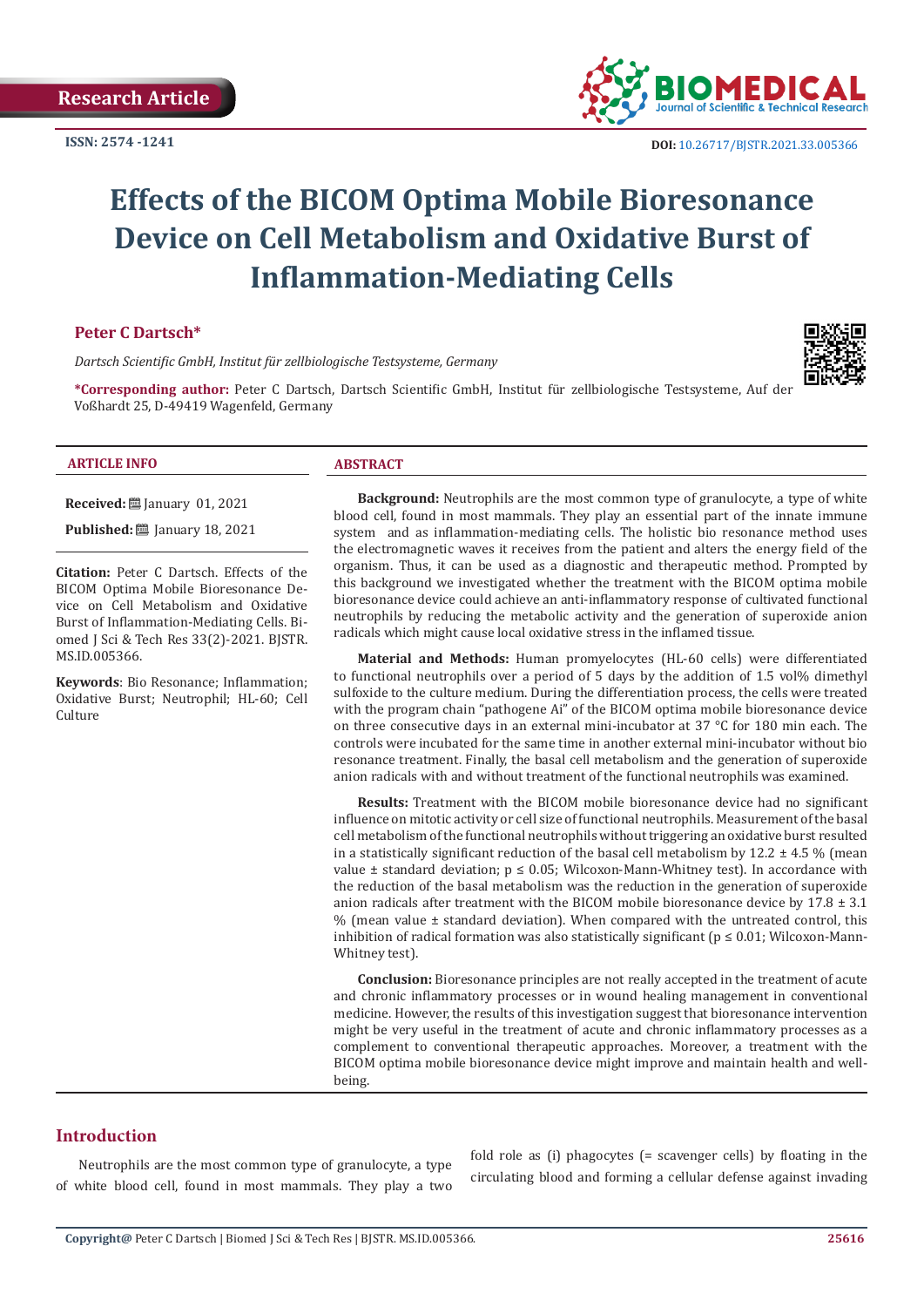microbial pathogens as an essential part of the innate immune system [1], and (ii) as inflammation-mediating cells after having entered the inflamed tissue. In the case of inflammation, the neutrophils migrate from the blood into the tissue and generate reactive oxygen species, preferably superoxide anion radicals, in a so-called oxidative or respiratory burst [2,3]. Although radicals play an important role in intercellular signal transmission [4,5], an excess of radicals in the tissue causes a local oxidative stress and can no longer be neutralized by the body's own enzymes such as superoxide dismutase and others [6-8]. The resulting oxidative stress in the tissue causes modifications in biomolecules such as proteins, lipids and DNA. The resulting cell and tissue damage is an initial step in the pathogenesis of multiple diseases [9-12]. It is well known that the cells of our body emit and receive electromagnetic signals which allow an intra- and intercellular electromagnetic communication [13,14]. In case of disorders or diseases, this kind of cellular communication is disturbed [15]. The holistic bioresonance method uses the electromagnetic waves it receives from the patient and alters the energy field of the organism.

Thus, it can be used as a diagnostic and therapeutic method to improve well-being and the success in the treatment of various diseases [16-18]. In a previous study we have already demonstrated that the BICOM optima mobile bioresonance device is able to promote the wound healing process by a stimulation of the metabolic activity and of cell migration and proliferation of cultured connective tissue fibroblasts [19]. Prompted by this background we investigated in the present study whether the treatment with the BICOM optima mobile bioresonance device could also achieve an anti-inflammatory response of functional neutrophils by reducing metabolic activity and generation of superoxide anion radicals upon activation.

# **Material and Methods**

#### **BICOM Bioresonance Device**

The BICOM optima mobile bioresonance device equipped with the BICOM power applicator GST71 was kindly provided by REGUMED Regulative Medizintechnik GmbH, D-82152 Planegg, Germany, for the duration of the experiments. The program chain "pathogene Ai" was used as the basis. All three single programs of the program chain were set to a duration of 30 minutes, so that a complete treatment cycle was 90 minutes. This cycle was run twice in succession for treatment of the cell cultures. Thus, the cells were treated for a total of 180 minutes. The input cup at the top right was always filled with the same culture medium for the experiments as the cell samples. Of course, the duration of an intervention in humans or animals should not exceed one hour. However, the primary question of this study was to check whether the BICOM bioresonance device could actually achieve an anti-inflammatory response of functional neutrophils by reducing the metabolic activity and the generation of superoxide anion radicals.

#### **Routine Cell Culture**

The investigations were conducted with human promyelocytes (cell line HL-60; ACC-3; ECACC 98070106; Leibniz-Institut; DSMZ German Collection for Microorganisms and Cell Cultures, Braunschweig, Germany) in the sub cultivation stages (passages) 10 to 18 over a period of two months. The cells were routinely cultivated in RPMI 1640 medium supplemented with 10 % growth mixture and 0.5 % gentamycin. Cell cultures were routinely incubated in an incubator at 37 °C and an atmosphere of 5 % CO2 and 95 % air at almost 100 % humidity. At culture conditions with the culture medium containing 1.5 vol% dimethyl sulfoxide, the cells can be differentiated into so-called functional neutrophils which are able to generate superoxide anion radicals by an oxidative burst upon activation by a phorbol ester [20-23].

#### **Experimental Design**

Cells were cultivated as suspension cultures in special culture flasks with a ventilated and lockable lid (25 cm2 growth area; TPP, Switzerland) which allows to inhibit gas exchange between the culture medium and the normal air during external treatment so that the pH value remained constant. By the addition of 1.5 vol% dimethyl sulfoxide for a total of 5 days, the HL-60 cells were differentiated into functional neutrophils. During the differentiation process, the cells were treated with the BICOM optima mobile bioresonance device on three consecutive days in an external miniincubator at 37 °C for 180 min each. The program chain "pathogene Ai" was used as described above. The respective controls were incubated for the same time in another external mini-incubator without bioresonance treatment. The cells were then cultured in the gassed main incubator with open lid until the next exposure. On day 5 of differentiation, the cells were prepared by centrifugation (6 min at 190 x g) and repeated washings in phosphate buffered saline with calcium and magnesium and 60 µl aliquots of the resuspended cells in the buffer containing 10 mM glucose were taken for the tests. The functional neutrophils in the reaction mixture were activated to generate superoxide anion radicals by adding phorbol-12-myristate-13-acetate (Sigma-Aldrich, Deisenhofen, Germany) [24].

The generation of superoxide anion radicals in the reaction mixture by the cells caused the cleavage of the tetrazolium dye WST-1 (Roche Diagnostics, Mannheim, Germany), which was also present in the reaction mixture. The amount of superoxide anion radicals present in the reaction mixture was directly related to the color change of the dye. In addition, the basal metabolic activity of the functional neutrophils was examined in the same way without activation of the cells to produce an oxidative burst. The optical density was recorded as a differential measurement ∆OD = 450 – 690 nm by an Elisa reader (BioTek SLx 808 with software Gen 5 version 3.00) and evaluated after linear regression for the time interval 0 to 30 min with Microsoft Excel. Five independent tests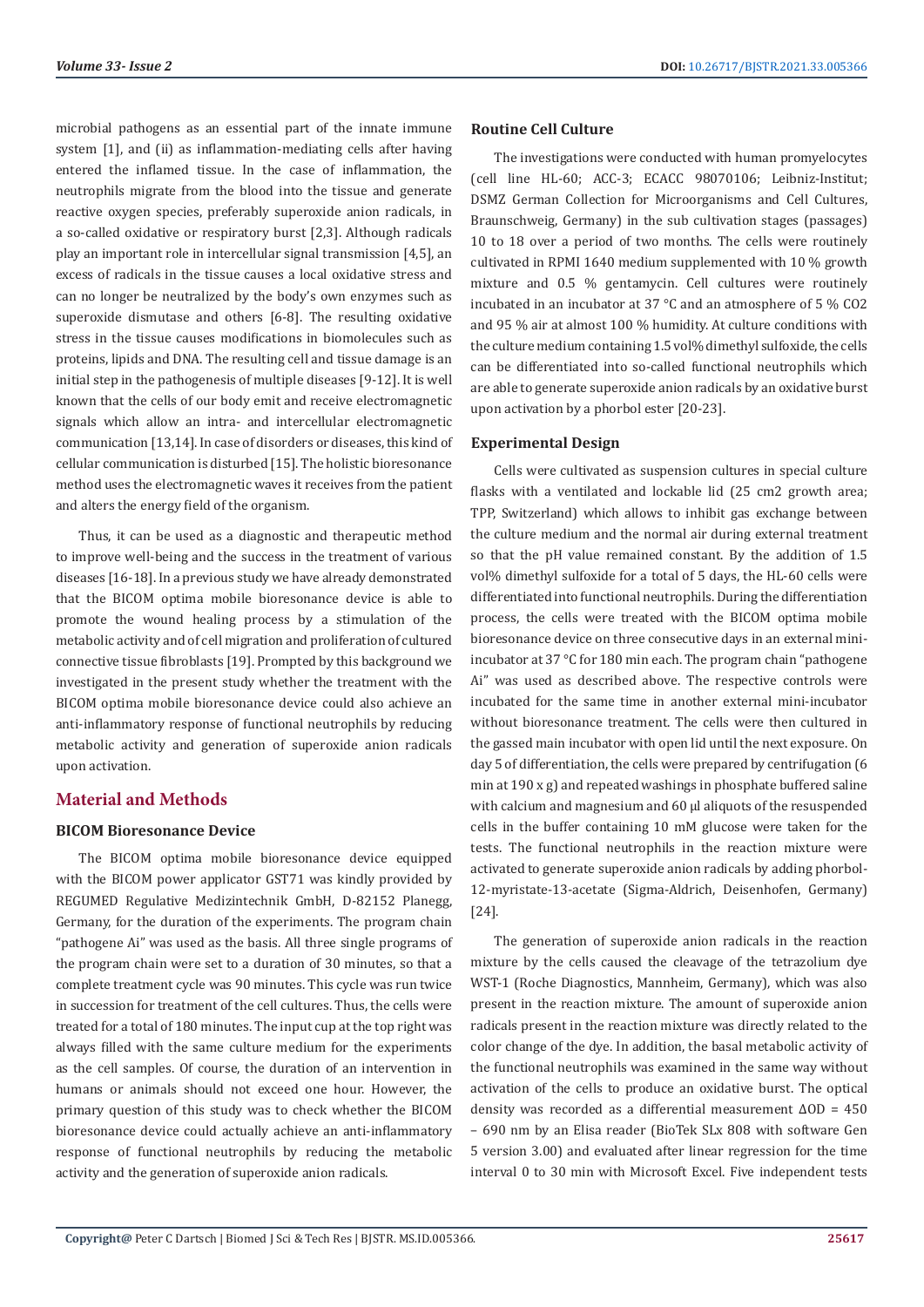were conducted. Additionally, by using a CASY cell analysis system (Omni Life Science, Bremen, Germany), three of the tests were also used for analysis of cell number and cell size distribution of the differentiated cells.

#### **Statistical Analysis**

Statistical analysis was performed by using the non-parametric two-tailed Wilcoxon-Mann-Whitney test.

# **Results and Discussion**



**Figure 1:** Presentation of the cell size distribution of functional neutrophils without treatment. (A) and after treatment on 3 consecutive days with the BICOM optima mobile bioresonance device during the 5-day differentiation period from promyelocytes to functional neutrophils. (B) The small peaks at about 3  $\mu$ m in each distribution represent small particles (so-called cell debris such as cell fragments and dead cells) and are not included in the evaluation.

As shown in (Figure 2), the measurement of the maximum cell diameter resulted in a value of  $9.95 \pm 0.17$  um for the untreated control cells and a value of  $9.79 \pm 0.25$  µm for the BICOM-treated cells (mean value  $\pm$  standard deviation; n = 3). In the BICOMtreated cells, the cell number was  $7.7 \pm 4.6$  % lower than in the control cells (mean value  $\pm$  standard deviation; n = 3; not depicted). However, the values for cell diameter and cell numbers were not significantly different between treated and control cells demonstrating that treatment with the BICOM mobile bioresonance device had no significant influence on proliferative activity or cell size of functional neutrophils. Measurement of the basal cell metabolism of the functional neutrophils without triggering an oxidative burst resulted in a reduction after treatment with the BICOM optima mobile bioresonance device when compared with

untreated controls (Figure 2). When calculating the mean value  $\pm$ standard deviation from 5 independent experiments, a statistically significant reduction of the basal cell metabolism by  $12.2 \pm 4.5$  %  $(p \le 0.05)$  was obtained. In accordance with the reduction of the basal metabolism of the functional neutrophils was the reduction in the generation of superoxide anion radicals after treatment with the BICOM mobile bio resonance device (Figure 2). The reduction in all 5 independent experiments was  $17.8 \pm 3.1$  % (mean value  $\pm$ standard deviation). When compared with the untreated control, this inhibition of radical formation was also statistically significant  $(p \le 0.01)$ .



**Figure 2:** Reduction of the basal metabolic activity (green data points) and radical generation (red data points) of functional neutrophils after daily treatment for three times with the BICOM optima mobile bioresonance device during the 5-day differentiation process. The results of the 5 independent experiments (V512, V530, V545, V571 and V572) are shown as well as the mean of all experiments in the form of the dashed line (green for metabolic activity and red for superoxide anion radical generation). The untreated controls are set as "0" in each experiment.

Although the bioresonance principles are not really accepted in conventional medicine as a method for diagnosis and therapy, the present investigation has shown that bioresonance treatment obviously has a definite effect on the cellular level. One might argue that cell cultures are not similar to the complexity of the human body, but it should be considered that cell cultures allow to focus on selected aspects of living matter. The investigation presented here uses functional neutrophils  $\pm$  treatment with the BICOM optima mobile bioresonance device and has its focus on two principle characteristics of these cells: (i) the metabolic activity and (ii) the generation of superoxide anion radicals in the course of an induced oxidative burst. In a previous investigation we found that treatment of connective tissue fibroblasts with the BICOM optima mobile bioresonance device resulted in a stimulation of basal cell metabolism and consequently in an improved wound healing [19].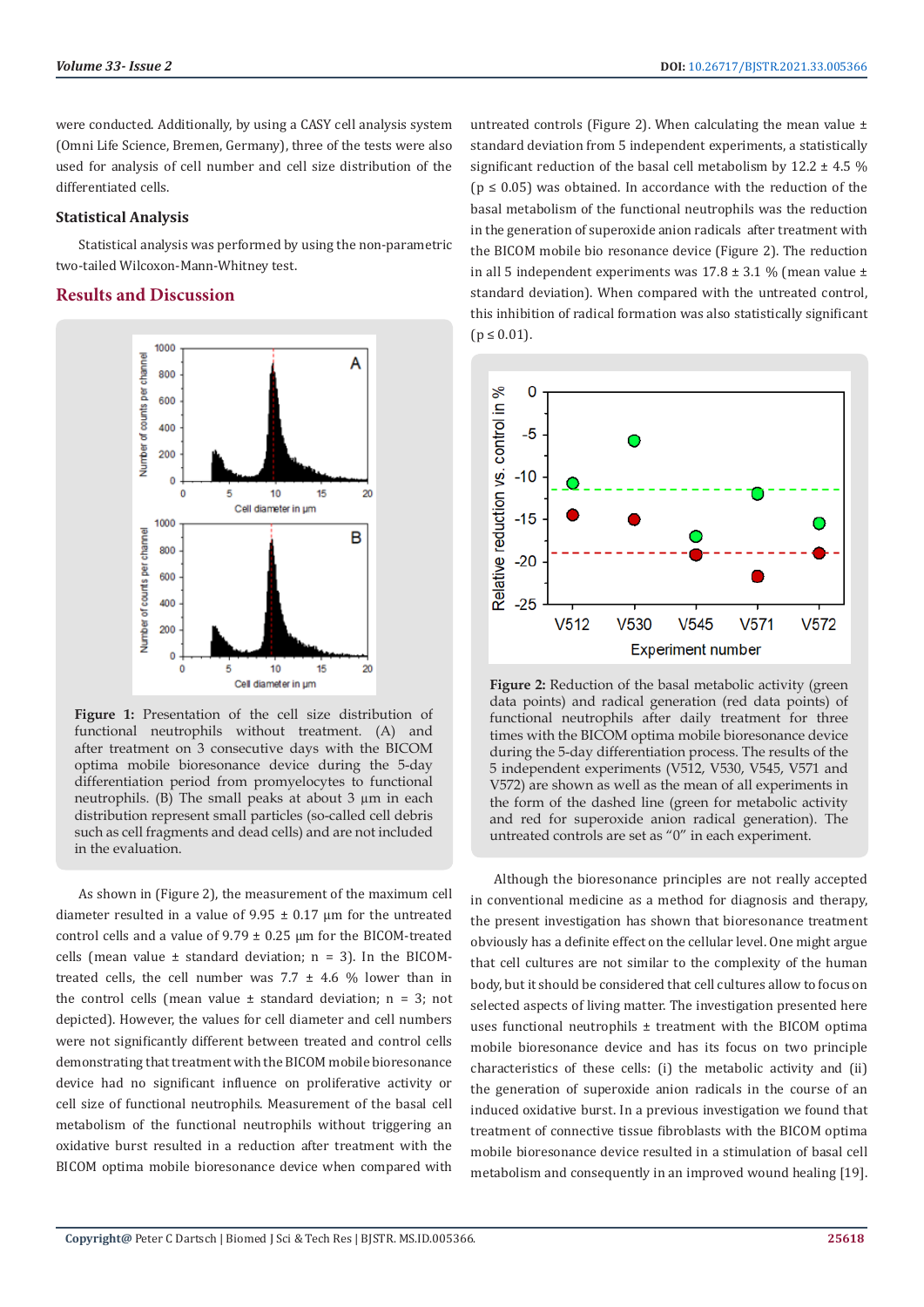At first sight, the finding of this present study, namely the reduction in metabolic activity and generation of superoxide anion radicals of functional neutrophils, might be somehow contradictory. However, chronical inflammatory and complicated wound healing processes are also associated with the occurrence of an excess of oxygen radicals which cause a local oxidative stress in the tissue [25-27].

From this point of view, the findings from connective tissue fibroblasts and functional neutrophils complement each other by possibly shortening an inflammatory event or processes which are related to wound healing and/or oxidative stress in vivo. A much stronger effect of the BICOM optima mobile bioresonance device on functional neutrophils would reduce the efficiency of the innate immune defense of the human body against microbial pathogens circulating in the blood.

#### **Conclusion**

Bioresonance principles are not really accepted in the treatment of acute and chronic inflammatory processes or in wound healing management in conventional medicine. The results presented here suggest that bioresonance intervention might be very useful in the treatment of acute and chronic inflammatory processes as a complement to conventional therapeutic approaches. Moreover, a treatment with the BICOM optima mobile bioresonance device might improve and maintain health and well-being.

#### **References**

- 1. [Witko Sarsat V, Rieu P, Descamps Latscha B, Lesavre P, Halbwachs](https://www.nature.com/articles/3780067/)  [Mecarelli L \(2000\) Neutrophils: molecules, functions, and](https://www.nature.com/articles/3780067/)  [pathophysiological aspects. Lab Invest 80: 617-653.](https://www.nature.com/articles/3780067/)
- 2. [Nathan C \(2002\) Points of control in inflammation. Nature 420: 846-852.](https://pubmed.ncbi.nlm.nih.gov/12490957/)
- 3. Ward PA (1999) The acute inflammatory response and its regulation. Arch Surg 134: 666-669.
- 4. [Vliet van der A, Bast A \(1992\) Effect of oxidative stress on receptors and](https://pubmed.ncbi.nlm.nih.gov/1493612/)  [signal transmission. Chem Biol Interact 85: 95-116.](https://pubmed.ncbi.nlm.nih.gov/1493612/)
- 5. [Lander HM \(1997\) An essential role for free radicals and derived species](https://pubmed.ncbi.nlm.nih.gov/9039953/)  [in signal transduction. FASEB J 11: 118-124.](https://pubmed.ncbi.nlm.nih.gov/9039953/)
- 6. [Mc Cords JM, Fridovich I \(1969\) Superoxide dismutase an enzymic](https://pubmed.ncbi.nlm.nih.gov/5389100/)  [function for erythrocuprein \(hemocuprein\). J Biol Chem 244: 6049-](https://pubmed.ncbi.nlm.nih.gov/5389100/) [6055.](https://pubmed.ncbi.nlm.nih.gov/5389100/)
- 7. [Culotta VC \(2001\) Superoxide dismutase, oxidative stress, and cell](https://pubmed.ncbi.nlm.nih.gov/10842749/)  [metabolism. Curr Top Cell Reg 36: 117-132.](https://pubmed.ncbi.nlm.nih.gov/10842749/)
- 8. [Limón Pacheco J, Gonsebatt ME \(2009\) The role of antioxidants and](https://pubmed.ncbi.nlm.nih.gov/18955158/)  [antioxi-dant-related enzymes in protective responses to environmentally](https://pubmed.ncbi.nlm.nih.gov/18955158/)  [induced oxidative stress. Mut Res Gen Toxicol Environ Mutagen 674:](https://pubmed.ncbi.nlm.nih.gov/18955158/)  [137-147.](https://pubmed.ncbi.nlm.nih.gov/18955158/)
- 9. [Kannan K, Jain SK \(2000\) Oxidative stress and apoptosis. Pathophysiol](https://pubmed.ncbi.nlm.nih.gov/10996508/)  [7\(3\): 153-163.](https://pubmed.ncbi.nlm.nih.gov/10996508/)
- 10. Higuchi Y (2003) Chromosomal DNA fragmentation in apoptosis and necrosis induced by oxidative stress. Biochem Pharmacol 66: 1527- 1535.
- 11. [Choi K, Kim J, Kim GW, Choi C \(2009\) Oxidative stress-induced necrotic](https://pubmed.ncbi.nlm.nih.gov/19807658/) [cell death via mitochondira-dependent burst of reactive oxygen species.](https://pubmed.ncbi.nlm.nih.gov/19807658/) [Curr Neu-rovasc Res 6: 213-222.](https://pubmed.ncbi.nlm.nih.gov/19807658/)
- 12. Edae CK, Tofik E (2020) Biomarkers of oxidative stress and its role in athero sclerosis development. Biomed J Sci & Tech Res 32: 2020.
- 13. [Prasad A, Rossi C, Lamponi S, Pospíšil P, Foletti A \(2014\) New perspective](https://pubmed.ncbi.nlm.nih.gov/24703082/) [in cell communication: Potential role of ultra-weak photon emission. J](https://pubmed.ncbi.nlm.nih.gov/24703082/) [Photochem Photobiol B 139: 47-53.](https://pubmed.ncbi.nlm.nih.gov/24703082/)
- 14. [Vladimirsky EB, Milman VD \(2019\) Mechanisms of signal transduction](https://www.longdom.org/open-access/mechanisms-of-signal-transduction-in-cells-facts-and-hypotheses.pdf) [in cells facts and hypotheses. J Clin Med Sci 3: 112.](https://www.longdom.org/open-access/mechanisms-of-signal-transduction-in-cells-facts-and-hypotheses.pdf)
- 15. [Alberto F, Mario L, Sara P, Settimio G, Antonella L \(2014\) Electromagnetic](https://pubmed.ncbi.nlm.nih.gov/25356108/) [information delivery as a new tool in translational medicine. Int J Clin](https://pubmed.ncbi.nlm.nih.gov/25356108/) [Exp Med 7: 2550-2556.](https://pubmed.ncbi.nlm.nih.gov/25356108/)
- 16. Karakos P, Grigorios T, Theodoros K, Theodoros L (2019) The effectiveness of bioresonance method on human health. Open Epidemiol J 8: 1-8.
- 17. [Hennecke J \(2012\) Bioresonance: A New View of Medicin. Scientific](https://books.google.co.in/books/about/Bioresonance_a_New_View_of_Medicine.html?id=cj2vrWleUBAC&redir_esc=y) [Principles and Practical Experience. Books on Demand, Norderstedt.](https://books.google.co.in/books/about/Bioresonance_a_New_View_of_Medicine.html?id=cj2vrWleUBAC&redir_esc=y)
- 18. Ebrahimi M, Sharifov S, Salili M, Chernosova L (2015) An introduction to impact of bio-resonance technology in genetics and epigenetics. In: Mehdipour P (Eds.). Epigenetics Territory and Cancer. Springer, Dordrecht pp. 495-513.
- 19. Dartsch PC (2021) Investigations on the beneficial effects of BICOM optima mobile bioresonance device on cultured connective tissue fibroblasts. J Biomed Sci Res 3 (1): 133.
- 20. [Babior BM \(1999\) NADPH oxidase: An update. Blood 93: 1464-1476.](https://pubmed.ncbi.nlm.nih.gov/10029572/)
- 21. [Tan AS, Berridge MV \(2000\) Superoxide produced by activated](https://pubmed.ncbi.nlm.nih.gov/10758236/) [neutrophils efficiently reduces the tetrazolium salt WST-1 to produce a](https://pubmed.ncbi.nlm.nih.gov/10758236/) [soluble formazan: A simple colorimetric assay for measuring respiratory](https://pubmed.ncbi.nlm.nih.gov/10758236/) [burst activation and for screening anti-inflammatory agents. J Immunol](https://pubmed.ncbi.nlm.nih.gov/10758236/) [Meth 238: 59-68.](https://pubmed.ncbi.nlm.nih.gov/10758236/)
- 22. [Teufelhofer O, Weiss RM, Parzefall W, Schulte Hermann R, Micksche M,](https://pubmed.ncbi.nlm.nih.gov/14514966/) [et al. \(2003\) Promyelocytic HL60 cells express NADPH oxidase and are](https://pubmed.ncbi.nlm.nih.gov/14514966/) [excellent targets in a rapid spectrophotometric microplate assay for](https://pubmed.ncbi.nlm.nih.gov/14514966/) [extracellular superoxide. Toxicol Sci 76: 376-383.](https://pubmed.ncbi.nlm.nih.gov/14514966/)
- 23. [Droge W \(2002\) Free radicals in the physiological control of cell function.](https://pubmed.ncbi.nlm.nih.gov/11773609/) [Physiol Rev 82: 47-95.](https://pubmed.ncbi.nlm.nih.gov/11773609/)
- 24. Dartsch PC (2006) TIIOS a sensitive and cell-based test assay for the screening of biologically active substances for their antioxidant potential. Innov Food Technol 32: 72-75.
- 25. Gurtner GC, Werner S, Barrandon Y, Longaker MT (2008) Wound repair and regeneration. Nature 453: 314-32.
- 26. [Cano Sanchez M, Lancel S, Boulanger E, Neviere R \(2018\) Targeting](https://pubmed.ncbi.nlm.nih.gov/30042332/) [oxidative stress and mitochondrial dysfunction in the treatment of](https://pubmed.ncbi.nlm.nih.gov/30042332/) [impaired wound healing: A systematic review. Antioxidants 7\(8\): 98.](https://pubmed.ncbi.nlm.nih.gov/30042332/)
- 27. [Schafer M, Werner S \(2008\) Oxidative stress in normal and impaired](https://pubmed.ncbi.nlm.nih.gov/18617006/) [wound repair. Pharmacol Res 58: 165-171.](https://pubmed.ncbi.nlm.nih.gov/18617006/)